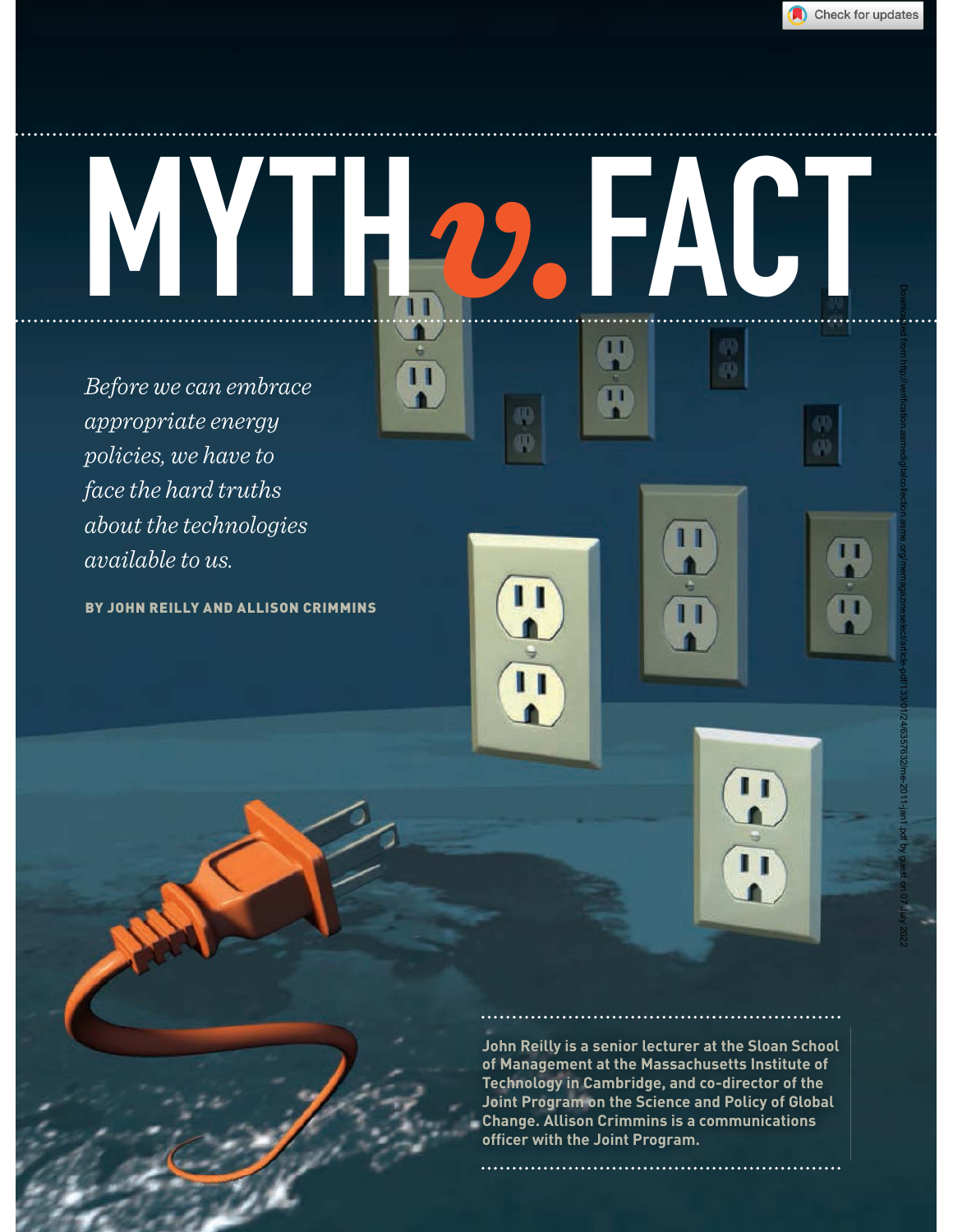**The way we power our homes and cars and factories is one of the most important choices our society faces. Perhaps it's the push of climate change, air pollution, resource depletion, and national security. Or maybe it's the pull of new technologies and newfound energy supplies that may be cheap and clean. Either way, most experts expect that we are heading toward a virtual revolution in the power and energy industries over the next few decades.**

**But whether we can revolutionize our energy infrastructure—and how, exactly, we would do it—is not simply a question of technology. Economics will play a deciding role in what unfolds. For alternative technologies to be chosen among the mix of energy sources, they must be able to compete in the energy market. The future costs of energy technologies and the ever-changing price of conventional energy sources will determine the success of alternatives over conventional, fossil fuel-powered technologies.**

**To better understand competition among conventional and alternative energy technologies and their implications for the environment, researchers at the Massachusetts Institute of Technology are using a comprehensive framework to model climate response and analyze policy proposals. The Joint Program on the Science and Policy of Global Change developed the MIT Integrated Global System Modeling framework, which integrates natural and social science to simulate global change and to assess the effects of policy proposals—like the one regarding alternative energy technology policy.**

**What makes the research at the MIT Joint Program unique is the systemic approach of combining economics, science, and policy to look at the probabilities, risks, and impacts of climate change. The IGSM models the interactions and feedbacks between the Earth systems, such as the ocean, atmosphere, and land, and human activities such as economic development and emissions. The modeling of human activities, using a component of the IGSM called the Emissions Prediction and Policy Analysis model, is of particular use to representing future global energy resources and the economics of alternative energy technologies.**

**These tools can shed light on the economic factors determining the role of renewables and other alternatives in the future energy market. Though these issues are complex, several consistent themes have emerged from MIT's results, some of which confirm some long-held truths and others that expose some damaging myths. The bottom line is that while existing technologies can get us started on a path of emissions reductions, it's vitally important to select cost-effective policies to ensure a brighter, cleaner energy future.**

Before examining the different possibilities for future energy supply, we need to understand just how much energy the world will demand in the future. Using the MIT EPPA model, researchers can project future global energy demand under a business-as-usual scenario. This scenario assumes that global activities continue without policy measures that could raise the price of fossil fuels.

TRUTH: Without significantly higher energy prices, energy demand will continue to grow—especially in developing countries.

Under business as usual, model projections show global primary energy use more than doubling by 2100, from around 480 exajoules in 2010 to 1,100 EJ by 2100. Energy use is closely related to income, and the rapid

economic expansion of developing countries such as China and India will drive the steep increase in energy use. That economic growth will exceed anticipated efficiency improvements in end-use energy technology. The effect is so strong that even with policy measures that would increase energy prices, and thus provide enough incentive for conservation and efficiency to reduce projected energy use by as much as one third, the world would still need a 50 percent increase in energy supply by 2100.

Of the supply needed to meet that increased demand, what portion of the future energy mix will be made up of alternative technologies, and what portion will continue to be made up by fossil fuels? A common myth is that the world is running out of fossil fuels and thus a shift to a fuel mix dominated by cleaner alternatives is inevitable.

MYTH: The world is running out of fossil fuels.

According to the MIT projections, conventional technology supported by fossil fuels will continue to dominate under a business-asusual scenario. In fact, absent cli-

mate policies that would impact energy prices, fossil fuels will supply nearly 80 percent of global primary energy demand in 2100. Alternative energy technologies will expand rapidly. Non-fossil fuel use grows from 13 percent to 20 percent by 2100, with renewable electricity production expanding nearly tenfold and nuclear energy increasing by a factor of 8.5. But those sources currently provide such a small share of the world's energy that even rapid growth is not enough to significantly displace fossil fuels.

In spite of the growth in renewables, the projections indicate that coal will remain among the least expensive fuel sources. Non-fossil fuel alternatives, such as renewable energy and nuclear energy, will be between 40 percent and 80 percent more expensive than coal. Some renewables may be even more expensive, as the intermittent nature of energy technologies like wind and solar require back-up capacity or storage to address variability of supply.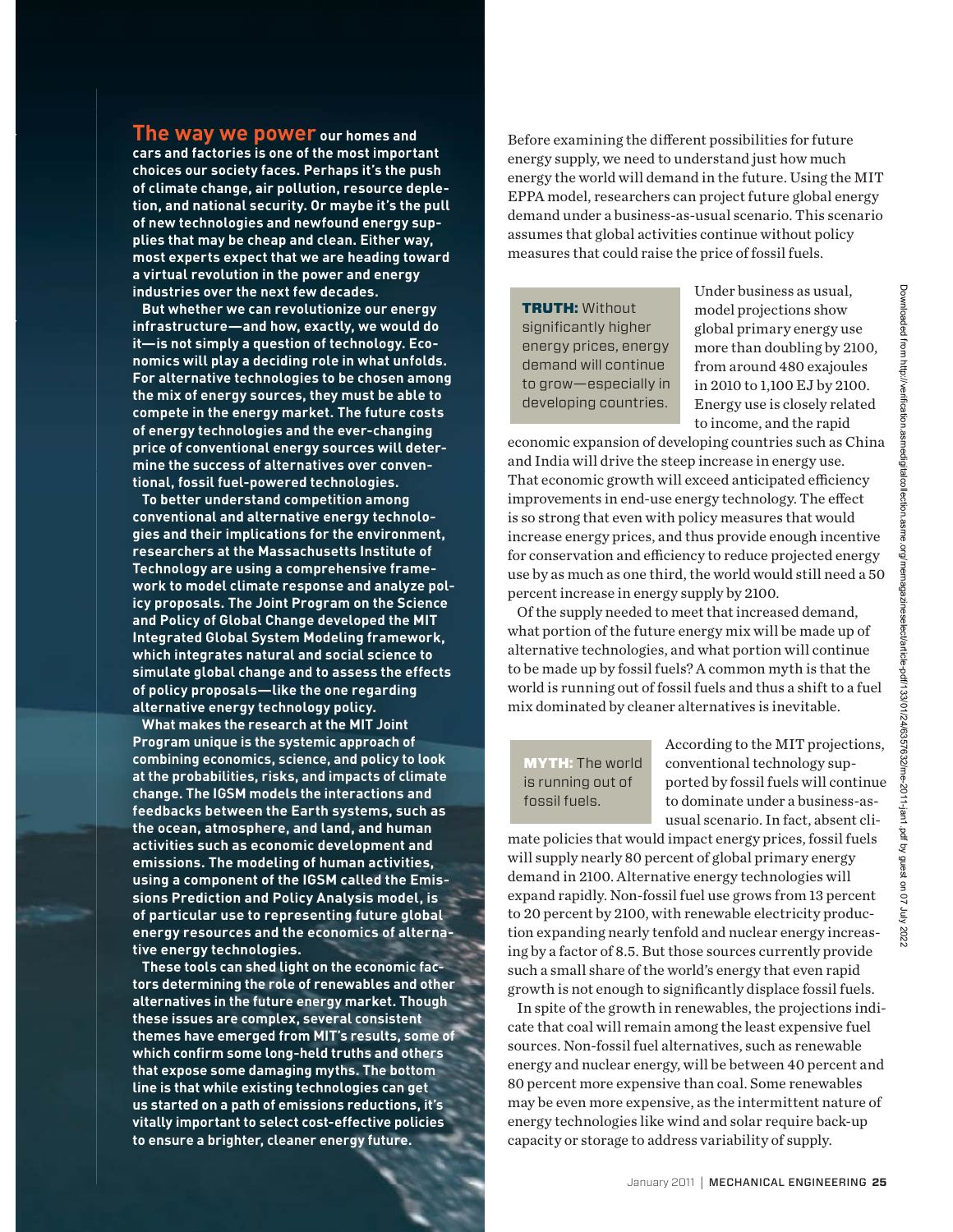Natural gas should also remain abundant. Recent advances in technology that allow for access to and extraction of tight gas, coal bed methane, and shale gas have significantly expanded the economic resource base of natural gas. In the not-too-distant future methane hydrates, which today are locked in frozen sediments beneath permafrost and the seafloor, could become an immense source of future fossil fuel reserves.

The scenarios also project something surprising: Oil does not "run out." Global production of oil from conventional sources may well peak soon, but unconventional sources are economical or nearly so today. Oil sands, shale oil, and coal-to-liquids are abundant and can be competitive if crude oil prices are in the \$80 to \$150 per barrel range.

Unfortunately, unconventional sources of oil and coal-toliquids technologies are quite greenhouse-gas-intensive, releasing more carbon dioxide and other greenhouse gases in their processing and use than conventional crude oil. Even if the carbon dioxide emissions from processing these fuels were captured and stored, these synthetic fuels (aside from hydrogen) are just as damaging to the climate when burned as conventional gasoline or diesel.

Can renewables solve that problem? It is tempting to see renewables as a sort of energy and economic panacea: Besides benefiting the environment, expansion of renewable energy has been touted as a means to develop a new technology sector, create jobs, and boost the economy. But renewable energy shouldn't necessarily get a free pass in terms of environmental impacts.

MYTH: Renewable energy generation technologies are free from environmental concerns.

Renewable energy sources are not necessarily free of environmental risks. For example, researchers from the MIT Joint Program used the same IGSM model to show that deployment of wind tur-

bines over a scale large enough to meet 10 percent or more of global energy demands in 2100, which would require installation of turbines over 58 million square kilometers of land, could result in the stagnation of surface air. This can create a localized warming effect of about 1 °C that may also lead to broader climate impacts, such as altered precipitation patterns.

In another example, biomass energy can lead to indirect emissions of carbon dioxide and other greenhouse gases when an increasing amount of land area is cleared. Biofuels also have implications on water use and food security. Even cellulosic biofuels may create large indirect emissions through land use change. Though renewable energy technologies are often considerably cleaner than fossil fuels, they have shortcomings as well as advantages and deploying them will involve some tradeoffs.

Even so, continued reliance on fossil fuels for energy poses many environmental risks. Burning fossil fuels results in emissions of conventional air pollutants, such as precursors to ozone and particulate matter, which have negative consequences for human health, agriculture, and natural ecosystems. And of course, the emissions of greenhouse gases have significant impacts on climate change.

TRUTH: Continued reliance on fossil fuels is altering Earth's energy balance. The risks of extreme temperature changes and subsequent impacts will grow substantially unless concrete actions are taken.

MIT Joint Program research demonstrates that by following the business-as-usual trajectory without any major climate policy, the probability of the globally averaged temperature increasing by 5° C or more by 2100 is about 50 percent. Fifty-fifty odds aren't all that promising, considering the catastrophic impacts many scientists sug-

gest will occur with even 3 °C or 4 °C of warming. Most federal and international agreements are aimed at maintaining a threshold of 2 °C to limit dangerous climate impacts. Because greenhouse gases remain in the atmosphere for decades and even centuries after they are emitted, immediate action to reduce current emissions is urgently needed to avoid higher temperature increases.

Halting climate change is a daunting endeavor that will require dramatic modifications to the future global energy mix. But this does not necessarily imply that miraculous revolutions in technology are the only solution. And it certainly does not mean that we are incapable of action without their invention.

MYTH: Getting started on reducing greenhouse gas emissions will require transformative technologies.

Advanced technology will likely be needed in later years, but significant emission reductions are achievable now, with current technologies. Natural gas, for instance, could be exploited more widely. The properties of

natural gas place it somewhere between other fossil fuels, which are cheap but dirty, and renewables that are expensive but mostly cleaner: gas emits carbon dioxide when burned but releases fewer greenhouse gas emissions per unit of energy than coal or oil. Recent advancements in the recovery of gas deposits have made natural gas much more economically competitive.

An interdisciplinary group of faculty, researchers, and students at MIT recently released an interim report titled "The Future of Natural Gas." The report found there was a significant potential in the U.S. for natural gas to replace coal in electricity production. That switch would result in a 50 percent reduction in emissions by 2050 when combined with price-induced gains in efficiency. In that scenario, natural gas acts as a bridge to a low-carbon future; advanced technologies would not be needed before 2040. However, there would still be a need for research and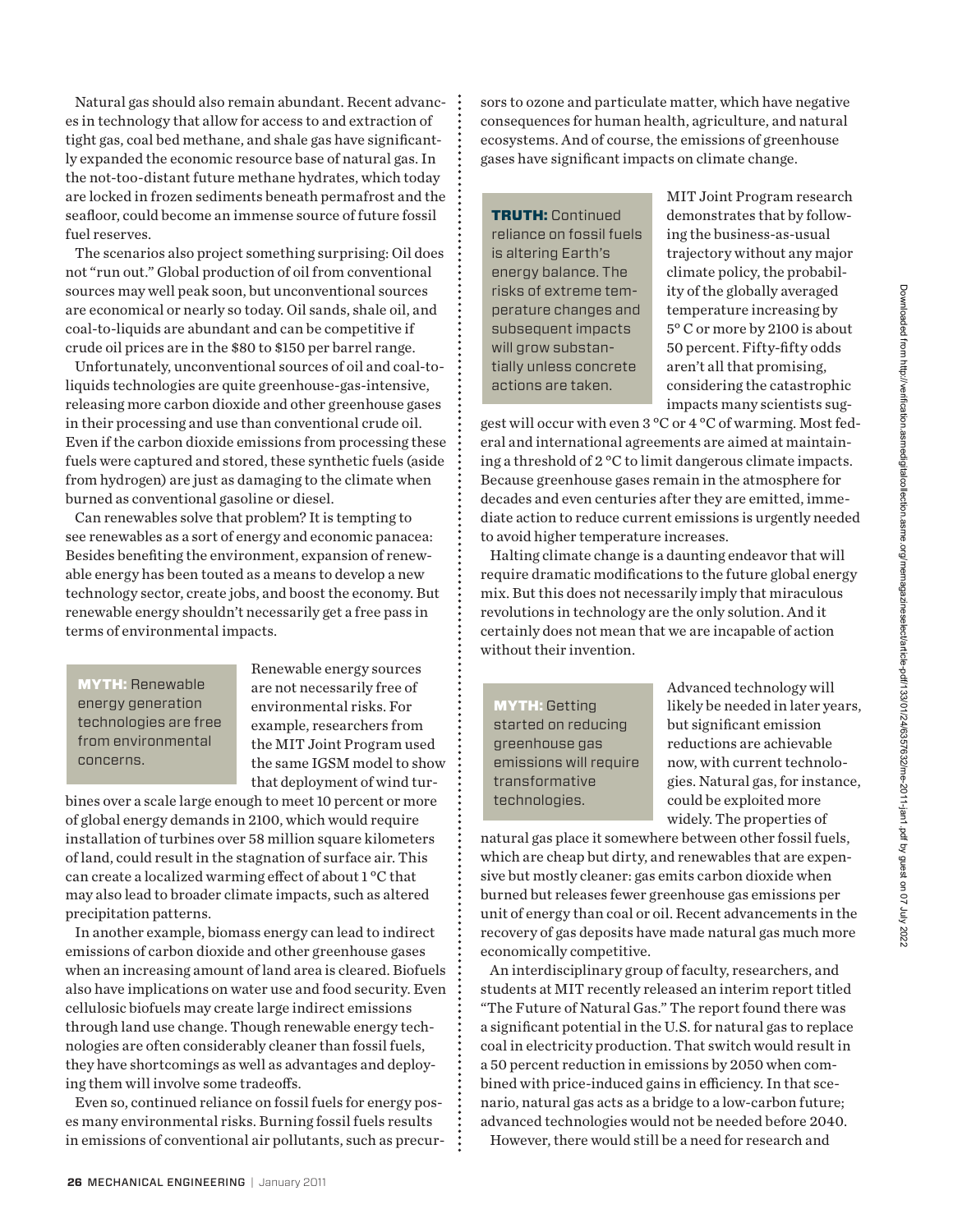

**Downloaded** 

from

### LINKED COMPUTER MODELS

LINI<br>T **he Integrated Global System Model framework, developed by the MIT Joint Program, simulates global change through a linked set of computer models designed to help realize the program's objective of integrated assessment. Rather than looking at only one piece of the puzzle at a time, the IGSM helps MIT researchers conduct "end to end" studies that bring together information on the economy, Earth systems, climate science,** 

**technological change, social policy analysis, and uncertainty. By combining models of the Earth system and models of human activities and the economy, the IGSM represents a truly systemic approach to understanding global change issues.**

**The IGSM can, for instance, simulate global environmental changes that arise as a result of human activities or policies—and then show the impact of these environmental changes back on human activities and**  **economies. What makes integrated assessment powerful, though, is that researchers can do more than make predictions: they can understand the probabilities, risks, costs and benefits, and uncertainties associated with policy proposals and the impacts of global changes. In this way, integrated assessment pushes the boundaries of how to consider questions with a wider, more linked view.**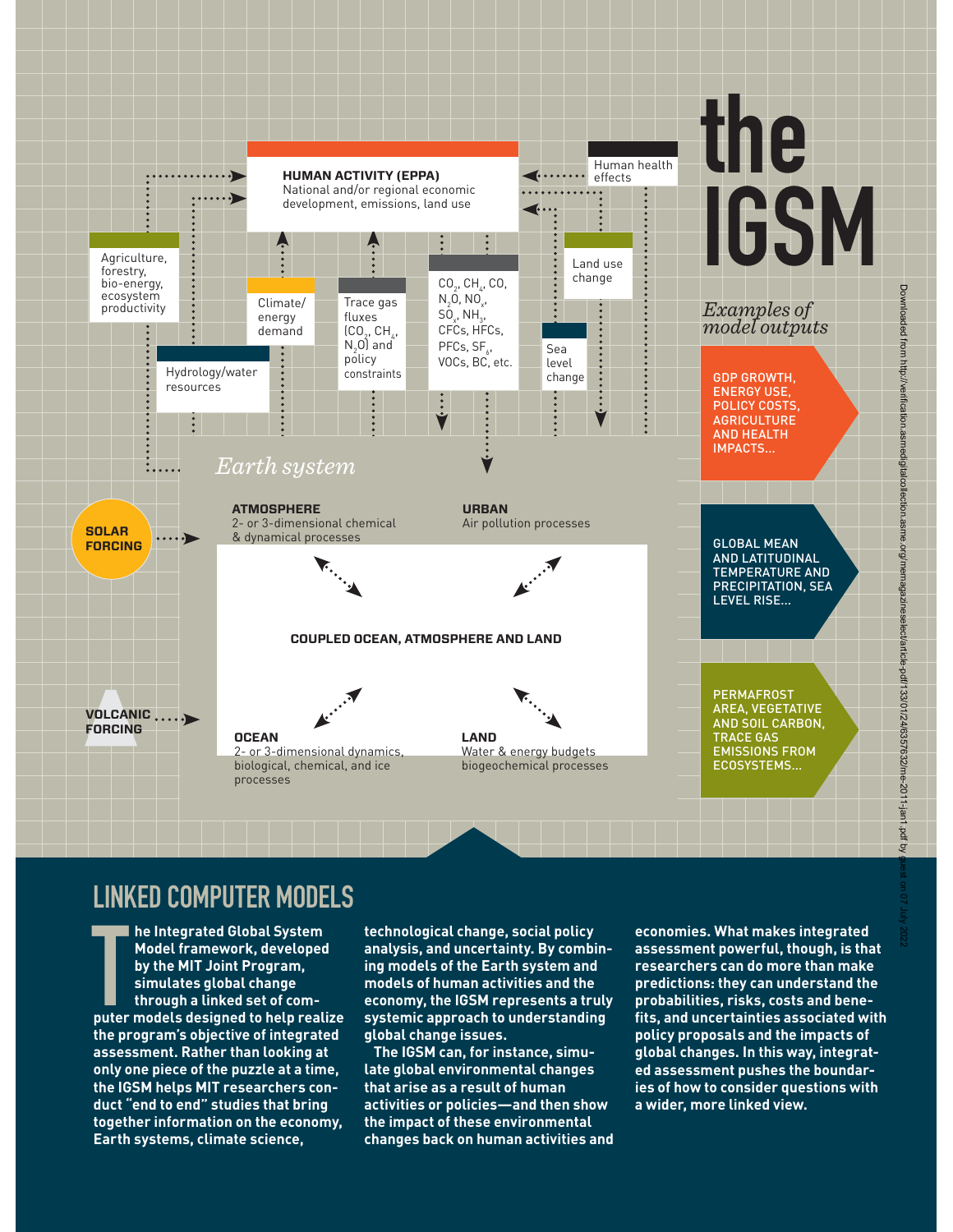development into alternative energy technologies. After all, if natural gas is a "bridge" technology, there has to be something waiting on the other side. "In the very long run, very tight carbon constraints will likely phase out natural gas power generation in favor of zero-carbon or extremely low-carbon energy sources such as renewables, nuclear power, or natural gas and coal with carbon capture and storage," said Ernest Moniz, director of the MIT Energy Initiative and co-chair of the natural gas study. "For the next several decades, however, natural gas will play a crucial role in enabling very substantial reductions in carbon emissions."

Although funding for research is still needed to make these future technologies economical, the fact that future low- or zero-carbon technologies are not yet fully proven should not undermine urgently needed mitigation measures today.

New supply-side capacity isn't the only way to meet future energy demands. Price-induced policies can actually reduce overall energy demand in the U.S. in tandem with gains in efficiency.

#### TRUTH: There

are opportunities to greatly reduce energy intensity through gains in efficiency. These gains could be made by both technological advances and priceinduced substitution.

Using integrated systems modeling to assess similar climate policies on a global scale shows that significant improvements in efficiency are possible. Though energy intensity—the units of energy use per unit of GDP would vary substantially across different regions, it decreases by 75 percent to 90 percent around the

world by 2100. Put another way, a broad price on carbon could improve efficiency such that one dollar's worth of economic output could be produced with one-quarter to one-tenth as much energy as today, depending on the region of the world. For a country like the U.S., this would mean lowered total energy use; for economically developing regions, energy use will still likely increase but efficiency will be greatly improved.

If emissions can be greatly reduced by gains in efficiency and without waiting for transformative technologies, does that mean that conventional fuels will be swamped by ever-improving renewable energy technologies?

MYTH: There is little room for improvement on fossil energy technologies—fossil fuel extraction, internal combustion engines, and so on. Therefore, only small advances are needed before alternative energy technologies are competitive.

In fact, internal combustion engine technology continues to make improvements. Advancements in these and other fossil technologies make it much more difficult for alternative energy systems, such as electric vehicle or hydrogen vehicle alternatives, to compete. Another instance of this can be seen in the advancements in the extraction of shale gas: The technologies that enable carbon-intensive shale gas, and possibly gas hydrates, to be economical lower the competitive price that all other alternative energy systems must meet. Our future energy mix will be determined by the price of both conventional and alternative energy sources, and those in turn will rely in part on legislation of mitigation policies that put a price on carbon.

The question, then, is not whether the cost of cleaner alternatives can come down, but whether they can come down faster than the advances keeping the cost of fossil fuels low and making unconventional sources economical. To some, the number and type of different renewable energy generation sources implies that they may already be outpacing fossil fuels.

MYTH: Explosive growth in renewable fuels in recent years is evidence that these alternatives are economically competitive with traditional fossil fuels. Much of the growth in renewable energy sources in the United States has been due to non-market forces. Government-mandated renewable portfolio standards stipulate that a minimum percentage of electricity supply must come from renewable energy sources. The cost of an RPS is

rolled into the average cost of electricity bills. Therefore, if the percentage of required renewables dictated by the RPS is large enough to have a significant impact on emissions, it will also have a large impact on electricity bills. Subsidies and tax exemptions can help reduce electricity bills, but when consumers do not see the full cost of energy sources they have little incentive to use them efficiently.

What's more, such subsidies are paid for by tax incentives—and energy consumers are also taxpayers. Thus while tax incentives, subsidies, and other regulatory requirements may make renewable energy technologies economical, they hide the true cost of these policies.

TRUTH: Subsidizing renewable energy generation doesn't lower the cost of alternative energy; we simply pay the cost in other ways—and at the expense of cost-effective marketbased policies.

Recent climate policy proposals in the U.S. have often combined a market-based cap-and-trade system, considered by many economists to be the most cost-efficient means of reducing greenhouse gases, with regulatory instruments like renewable portfolio standards. To better understand the implications of proposed climate legisla-

tion, the MIT Joint Program looked at the impacts of three potential policy outcomes: a cap-and-trade program, a cap-and-trade program combined with RPS, and an RPSonly policy.